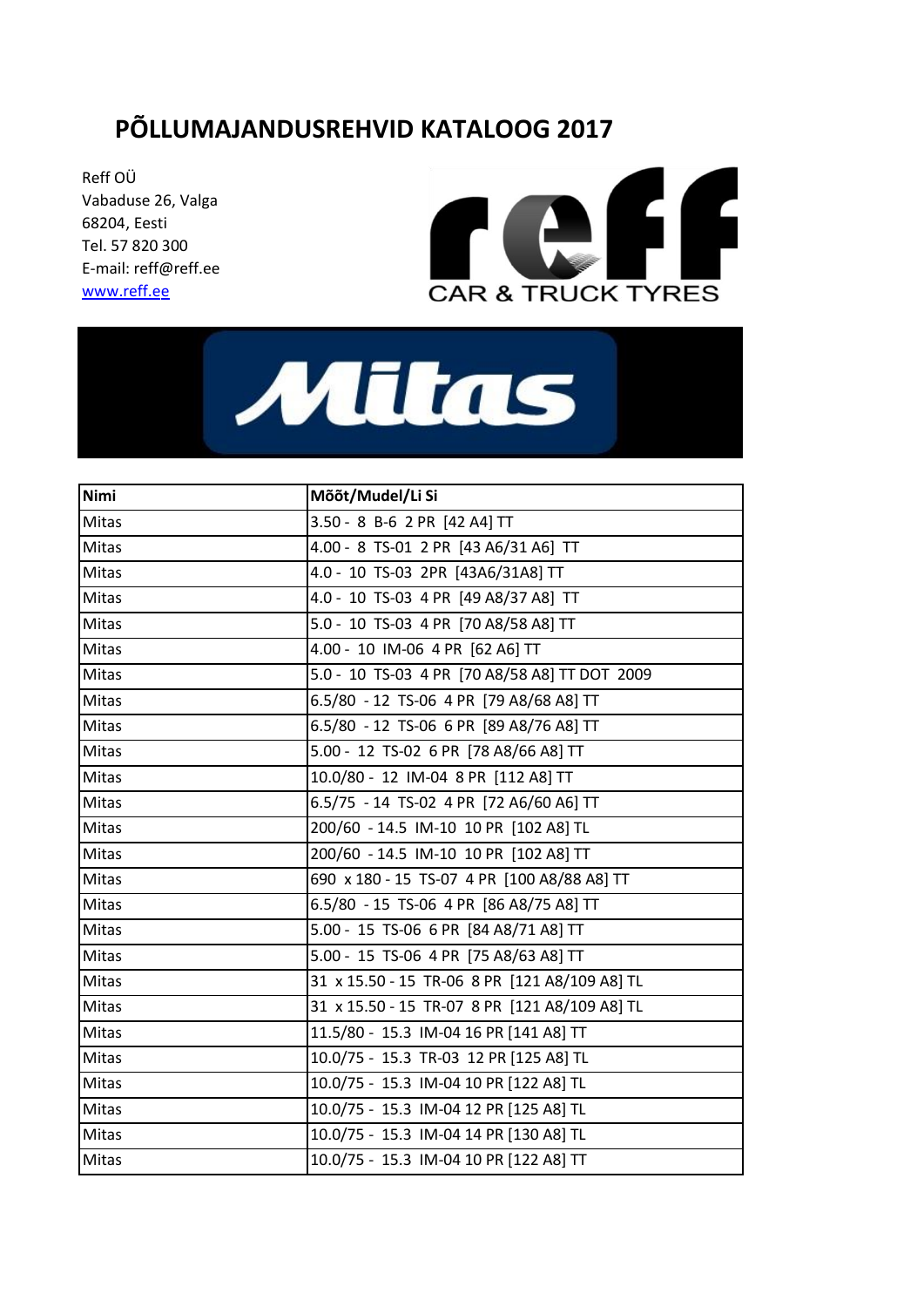| Mitas          |                                               |
|----------------|-----------------------------------------------|
| Mitas          |                                               |
| <b>Mitas</b>   |                                               |
| Mitas          |                                               |
| <b>Mitas</b>   |                                               |
| Mitas          |                                               |
| <b>Mitas</b>   |                                               |
| Mitas<br>Mitas | 10.0/75 - 15.3 IM-04 18 PR [143 A8] TL        |
|                |                                               |
| Mitas          | 10.0/75 - 15.3 TR-03 14 PR [130 A8] TL        |
| Mitas          | 10.0/75 - 15.3 TR-04 10 PR [122 A8/111 A8] TT |
| Mitas          | 10.0/75 - 15.3 TS-05 8 PR [118 A8/106 A8] TL  |
| Mitas          | 10.0/75 - 15.3 TS-05 10 PR [122 A8/111 A8] TL |
| Mitas          | 11.5/80 - 15.3 IM-04 10 PR [130 A8] TL        |
|                | 11.5/80 - 15.3 IM-04 12 PR [134 A8] TL        |
|                | 11.5/80 - 15.3 IM-04 14 PR [139 A8] TL        |
|                | 11.5/80 - 15.3 IM-04 16 PR [141 A8] TL        |
|                | 11.5/80 - 15.3 IM-04 10 PR [130 A8] TT        |
|                | 11.5/80 - 15.3 IM-04 12 PR [134 A8] TT        |
|                | 11.5/80 - 15.3 IM-04 14 PR [139 A8] TT        |
|                | 11.5/80 - 15.3 IM-04 16 PR [141 A8] REINF TT  |
|                | 11.5/80 - 15.3 TR-03 10 PR [130 A8/119 A8] TL |
| Mitas          | 11.5/80 - 15.3 TR-03 14 PR [139 A8/126 A8] TL |
| <b>Mitas</b>   | 11.5/80 - 15.3 TR-03 14 PR [139 A8/126 A8] TT |
| Mitas          | 11.5/80 - 15.3 TS-05 10 PR [130 A8/119 A8] TL |
| Mitas          | 11.5/80 - 15.3 TS-05 14 PR [139 A8/126 A8] TL |
| Mitas          | 12.5/80 - 15.3 IM-04 14 PR [141 A8] TL        |
| Mitas          | 400/60 - 15.5 IM-07 14 PR [140 A8] TL         |
| Mitas          | 400/60 - 15.5 IM-07 14 PR [145 A8] TL         |
| Mitas          | 400/60 - 15.5 TR-08 14 PR [140 A8] TL         |
| Mitas          | 400/60 - 15.5 TR-08 14 PR [145 A8] TL         |
| Mitas          | 11 L - 16 IM-05 10 PR [119 A6/115 A8] TL      |
| Mitas          | 11 L - 16 F 3 (IM-05) 10PR [115A8] TL DA      |
| Mitas          | 6.00 - 16 TF-03 6 PR [88 A6/80 A8] TT         |
| Mitas          | 6.00 - 16 TD-13 6 PR [88 A6/80 A8] TT         |
| Mitas          | 6.00 - 16 TS-04 6 PR [91 A8/79 A8] TT         |
| Mitas          | 6.00 - 16 TS-04 8 PR [100 A8/88 A8] TT        |
| Mitas          | 6.50 - 16 TF-03 8 PR [91 A6/83 A8] TT         |
| <b>Mitas</b>   |                                               |
| <b>Mitas</b>   |                                               |
| <b>Mitas</b>   |                                               |
| <b>Mitas</b>   |                                               |
| <b>Mitas</b>   |                                               |
| <b>Mitas</b>   |                                               |
| <b>Mitas</b>   |                                               |
| <b>Mitas</b>   |                                               |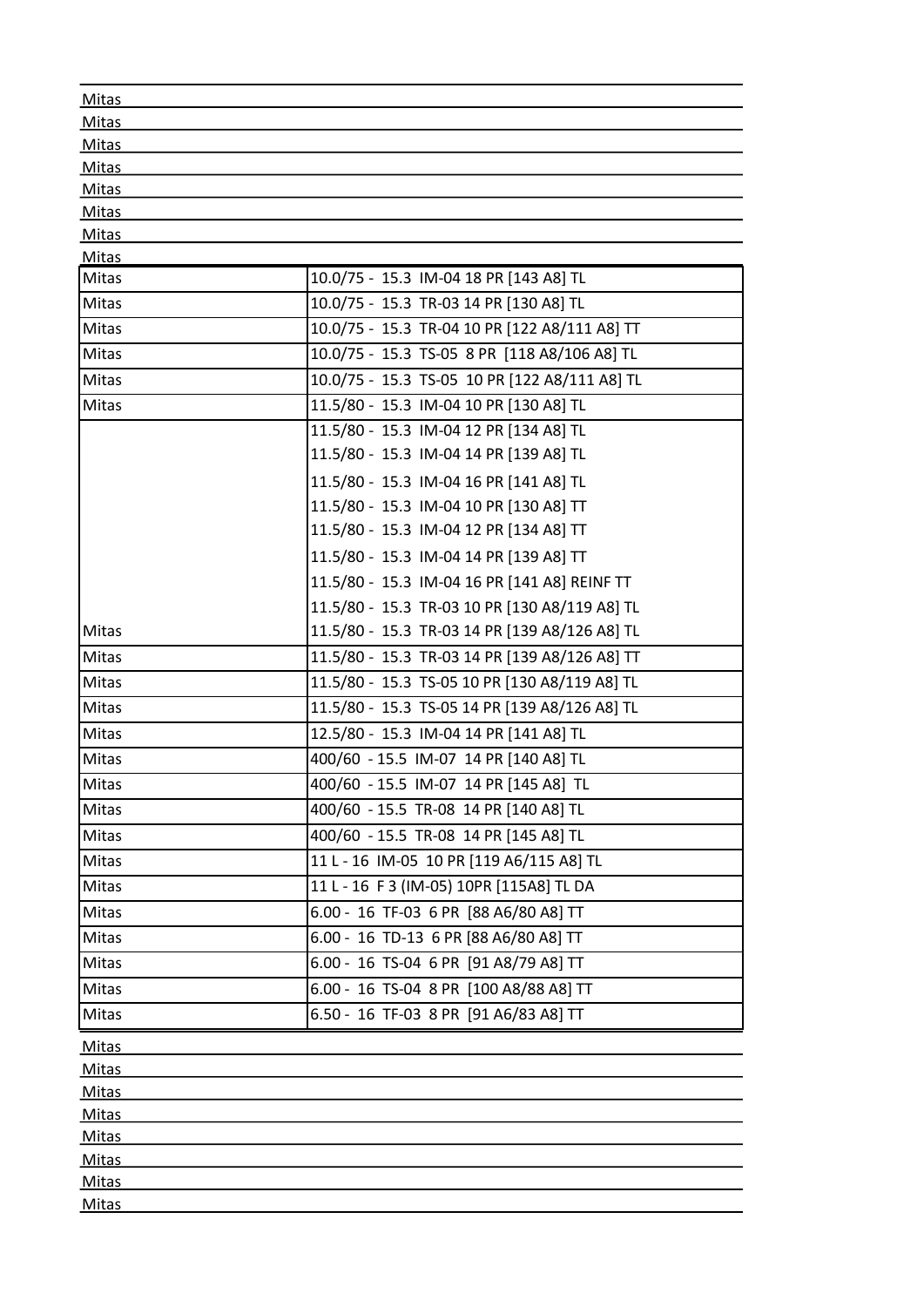| Mitas          |                                               |
|----------------|-----------------------------------------------|
| <b>Mitas</b>   |                                               |
| <b>Mitas</b>   |                                               |
| <b>Mitas</b>   |                                               |
| <b>Mitas</b>   |                                               |
| Mitas          |                                               |
| <b>Mitas</b>   |                                               |
| Mitas<br>Mitas | 6.50 - 16 TF-05 6 PR [91 A6/83 A8] TT         |
| <b>Mitas</b>   | 6.50 - 16 TF-03 6 PR [91 A6/83 A8] TT         |
|                |                                               |
| Mitas          | 7.50 - 16 TF-01 6 PR [98 A6/90 A8] TT         |
| <b>Mitas</b>   | 7.50 - 16 TF-05 6 PR [98 A6/90 A8] TT         |
| Mitas          | 7.50 - 16 TS-04 6 PR [100 A8/88 A8] TL        |
| <b>Mitas</b>   | 7.50 - 16 TS-04 6 PR [100 A8/88 A8] TT        |
| <b>Mitas</b>   | 7.50 - 16 TS-04 8 PR [108 A8/95 A8] TT        |
| <b>Mitas</b>   | 9.00 - 16 TF-03 6 PR [104 A6/97 A8] TT        |
| Mitas          | 10.00 - 16 TF-03 8 PR [118 A6/114 A8] TT      |
| Mitas          | 10.50 - 16 IM-01 14 PR [144 A8] TT            |
| Mitas          | 500/50 - 17 IM-07 18PR [155 A8] TL            |
| Mitas          | 500/50 - 17 IM-07 14PR [149 A8] TL            |
| Mitas          | 15.0/55 - 17 IM-04 14 PR [137 A8] TL          |
| <b>Mitas</b>   | 15.0/55 - 17 TR-01 10 PR [131 A8/119 A8] TL   |
| <b>Mitas</b>   | 19.0/45 - 17 IM-04 14 PR [144 A8] TL          |
| Mitas          | 14 - 17.5 TR-10 14 PR [150 B/139 B] TL        |
| Mitas          | 14 - 17.5 TR-10 14 PR [150 B/139 B] TL DA     |
| Mitas          | 14 - 17.5 TR-10 LSL 14 PR [150 B/139 B] TL DA |
|                | 6.00 - 18 TF-03 6 PR [96 A6/88 A8] TT         |
|                | 6.00 - 18 TF-04 6 PR [96 A6/88 A8] TT         |
|                | 12.5/80 - 18 IM-03 14 PR [145 A8] TT          |
|                | 12.5/80 - 18 IM-03 16 PR [147 A8] TT          |
|                | 12.5/80 - 18 TR-09 12 PR [138 A8/125 A8] TL   |
|                | 13.0/65 - 18 IM-04 16 PR [143 A8] TT          |
|                | 13.0/65 - 18 IM-04 16 PR [143 A8] TT DA       |
|                | 14.5/80 - 18 IM-03 12 PR [155 A8] TT          |
|                |                                               |

| Mitas<br>Mitas                                     |  |  |  |
|----------------------------------------------------|--|--|--|
|                                                    |  |  |  |
|                                                    |  |  |  |
|                                                    |  |  |  |
|                                                    |  |  |  |
| Mitas<br>Mitas<br>Mitas<br>Mitas<br>Mitas<br>Mitas |  |  |  |
|                                                    |  |  |  |
|                                                    |  |  |  |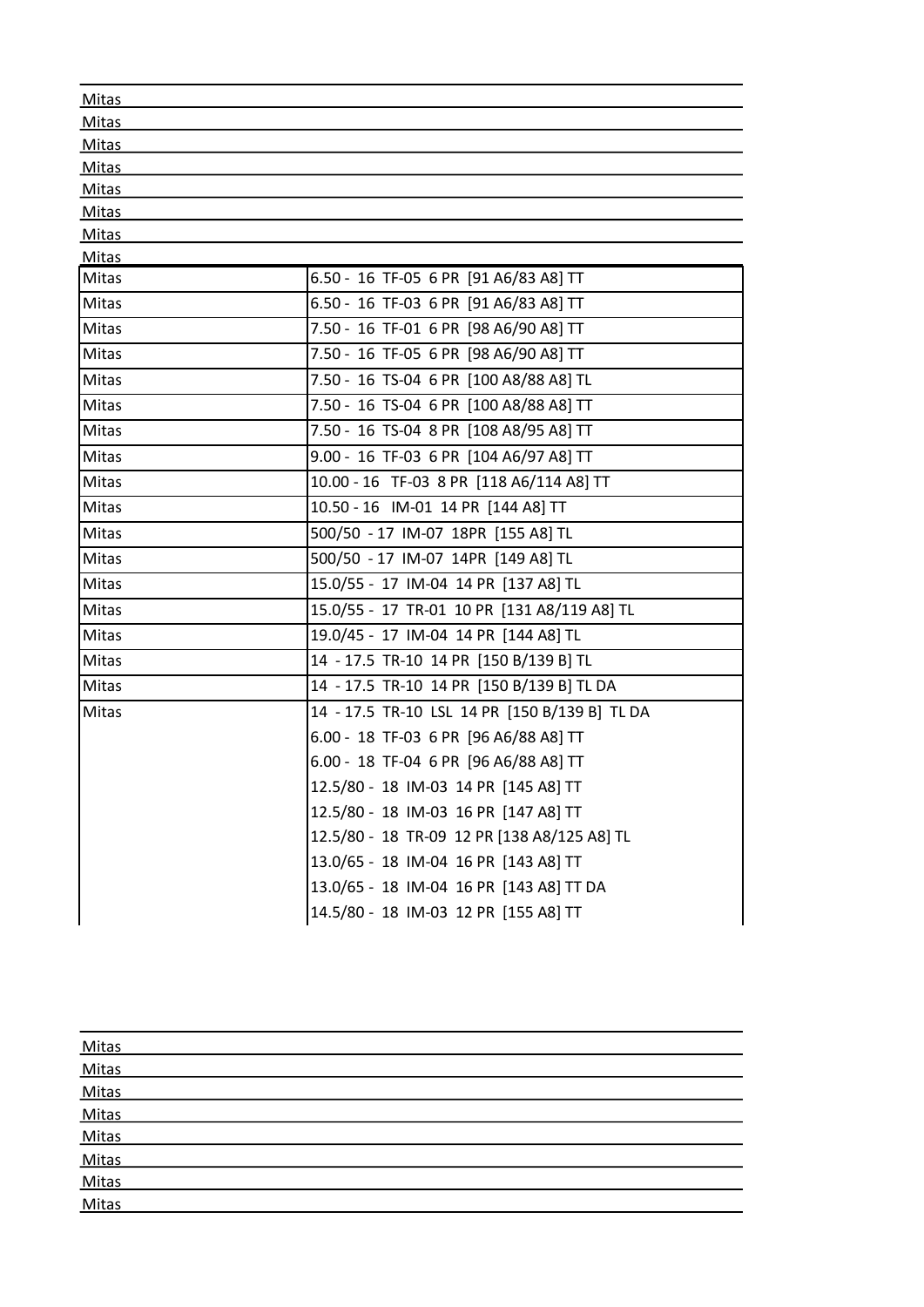| Mitas        |                                                      |
|--------------|------------------------------------------------------|
| Mitas        |                                                      |
| <b>Mitas</b> |                                                      |
| <b>Mitas</b> |                                                      |
| <b>Mitas</b> |                                                      |
| Mitas        |                                                      |
| <b>Mitas</b> |                                                      |
| <b>Mitas</b> | 14.5/80 - 18 TR-05 12 PR [155 A8/143 A8] TT          |
|              | 400/70 - 20 (16.0/70 - 20) TR-01 14 PR [150 B] TL    |
|              | 500/45 - 20 TR 12 [160 A8] TL DA                     |
|              | 500/45 - 20 TR 12 [160 A8] TL                        |
|              | 6.50 - 20 TF-03 6 PR [96 A6/88 A8] TT                |
|              | 8.3 - 20 TD-13 6PR [104 A8/92 A8] TT                 |
|              | 7.50 - 20 TF-01 6 PR [103 A6/96 A8] TT               |
|              | 7.50 - 20 TF-03 6 PR [103 A6/96 A8] TT               |
| <b>Mitas</b> |                                                      |
|              | 7.50 - 20 TF-05 6 PR [103 A6/96 A8] TT               |
| <b>Mitas</b> | 7.50 - 20 TD-13 6 PR [103 A6/96 A8] TT               |
| <b>Mitas</b> | 7.50 - 20 TS-04 6 PR [103 A8/91 A8] TT               |
| Mitas        | 500/60 - 22.5 TR-12 16PR [152 A8] TL                 |
| <b>Mitas</b> | 500/60 - 22.5 TR-12 16PR [152A8] TL DA               |
| <b>Mitas</b> | 550/60 - 22.5 TR-08 16 PR [163 A8/151 A8] TL         |
| Mitas        | 550/60 - 22.5 TR-08 16 PR [171 A8] TL                |
| <b>Mitas</b> | 600/40 - 22.5 TR-12 16PR [169 A8] TL RF              |
| <b>Mitas</b> | 600/40 - 22.5 TR-12 16PR 169A8 TL RF DA              |
| <b>Mitas</b> | 600/50 - 22.5 TR-08 HD [168 A8/156 A8] TL            |
| <b>Mitas</b> | 600/50 - 22.5 TR-08 HD [168 A8/156 A8] TL DA         |
| <b>Mitas</b> | 600/50 - 22.5 TR-08 16PR TL DA                       |
| Mitas        | 12.4 - 24 TD-19 12 PR [128 A8] TL                    |
| Mitas        | 12.4 - 24 TD-19 8 PR [120 A6/112 A8]TT               |
| <b>Mitas</b> | 16.9 - 24 TD-13 8 PR [133 A6/125 A8] TT              |
| <b>Mitas</b> | 16.9 - 24 TI-04 IND 12 PR [149 A8] TL                |
| <b>Mitas</b> | 17.5 L - 24 TR-01 10 PR [144 A8] TL                  |
| <b>Mitas</b> | 17.5 L - 24 TI-02 LSL 10 PR [144 A8] TL              |
| <b>Mitas</b> | 17.5 L - 24 TR-01 10PR TL DA                         |
| <b>Mitas</b> | 19.5 L - 24 TI-05 IND 12PR S116 DA                   |
| <b>Mitas</b> | 19.5 L - 24 [500/70 - 24] TI-05 LSL 12PR [151 A8] TL |
| <b>Mitas</b> | 19.5 L - 24 (500/70 - 24) TI-05 12PR [151 A8] TL     |
| <b>Mitas</b> |                                                      |
| Mitas        |                                                      |
| <b>Mitas</b> |                                                      |
| <b>Mitas</b> |                                                      |
| Mitas        |                                                      |
| <b>Mitas</b> |                                                      |
| <b>Mitas</b> |                                                      |
| <b>Mitas</b> |                                                      |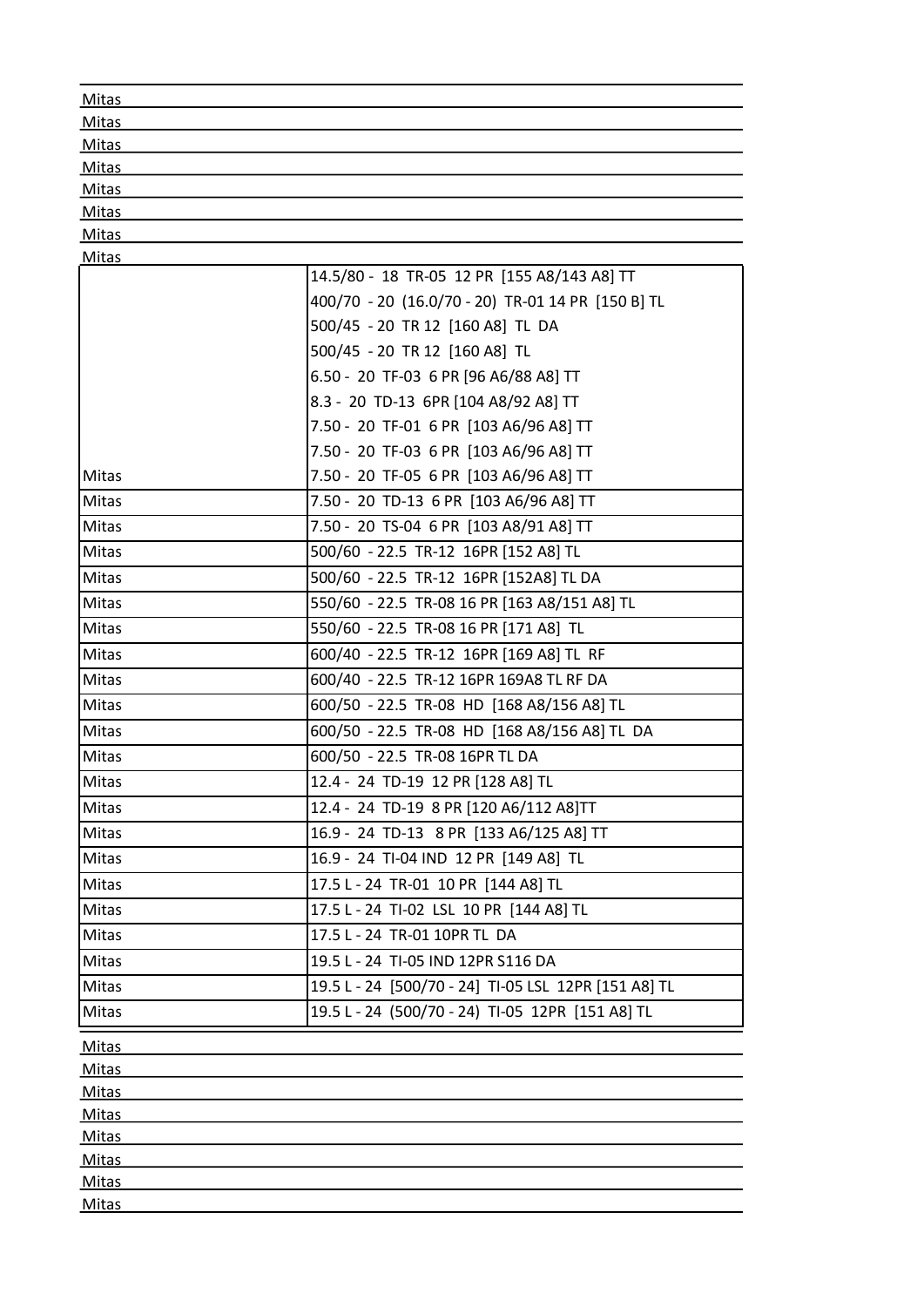| Mitas                        |                                                        |
|------------------------------|--------------------------------------------------------|
| Mitas                        |                                                        |
| <b>Mitas</b>                 |                                                        |
| <b>Mitas</b>                 |                                                        |
| Mitas                        |                                                        |
| Mitas                        |                                                        |
| <b>Mitas</b>                 |                                                        |
| <b>Mitas</b><br>Mitas        | 8.3 - 24 TD-02 6PR [100 A6/93 A8] TT                   |
| Mitas                        | 9.5 - 24 TD-02 8PR [112 A6/104 A8] TT                  |
| <b>Mitas</b>                 | 11.2 - 24 TD 19 8PR [116 A6/108 A8] TT                 |
| Mitas                        | 11.2 - 24 TD-02 8PR [116 A6/108 A8] TT                 |
| <b>Mitas</b>                 | 11.2 - 24 TD 19 10PR [119 A8] TL                       |
| Mitas                        | 12.4 - 24 TD-02 8 PR [120 A6/112 A8] TT                |
| <b>Mitas</b>                 |                                                        |
|                              | 14.9 - 24 TD-19 8 PR [128 A6/121 A8] TT                |
| Mitas                        | 14.9 - 24 TD-02 8 PR [128 A6/121 A8] TT                |
| Mitas                        | 14.9 - 24 TD-02 8PR [128A6] TT DA                      |
| Mitas                        | 15.5/80 - 24 TR-01 12 PR [154 A8/142 A8] TL            |
| Mitas                        | 15.5/80 - 24 TR-01 14 PR [156 A8/144 A8] TL            |
| Mitas                        | 15.5/80 - 24 TR-01 16 PR [159 A8/147 A8] TL            |
|                              | 15.5/80 - 24 TR-01 16 PR [163 A8/151 A8]TL             |
|                              | 19.5 L - 24 (500/70 - 24) GRIP-n-RIDE 12PR [151 A8] TL |
|                              | 18.4 - 26 TI-06 LSL INDUST 12 PR [156 A8] TL           |
|                              | 18.4 - 26 TD-19 12 PR [146 A6/139 A8] TL               |
|                              | 11.2 - 28 TD-02 6PR [112 A6/104 A8] TT                 |
|                              | 11.2 - 28 TD-02 8PR [118 A6/110 A8] TT                 |
|                              | 16.9 - 28 TD-13 8 PR [135 A6/127 A8] TT                |
|                              | 16.9 - 28 TD-02 10 PR [139 A6/131 A8] TT               |
|                              | 16.9 - 28 TI-06 LSL INDUST 12 PR [152 A8]TL            |
|                              | 16.9 - 28 TI-06 INDUST 12PR TL S116 DA                 |
|                              | 16.9 - 28 TD-13 10 PR [139 A6/131 A8] TT               |
|                              | 380/85 - 28 (14.9 - 28) AF-01 [139 A8] TL FOREST       |
|                              | 13.6 - 28 TD 19 6PR [121A6/113A8] TT                   |
|                              | 16.9 - 30 TD-13 8 PR [137 A6/129 A8] TT                |
|                              | 16.9 - 30 TD-13 12 PR [143 A6/135 A8] TT               |
|                              | 16.9 - 30 TI 09 INDUST 14 PR [154 A8] TL               |
| <b>Mitas</b>                 | 18.4 - 30 TD-13 12 PR [139 A6/131 A8] TT               |
| Mitas                        | 16.9 - 30 TL-01 Steel M 12 PR [143 A6/135 A8] TT       |
|                              |                                                        |
| Mitas                        |                                                        |
| <b>Mitas</b>                 |                                                        |
| <b>Mitas</b>                 |                                                        |
| <b>Mitas</b>                 |                                                        |
| <b>Mitas</b><br><b>Mitas</b> |                                                        |
| <b>Mitas</b>                 |                                                        |
|                              |                                                        |

**Mitas**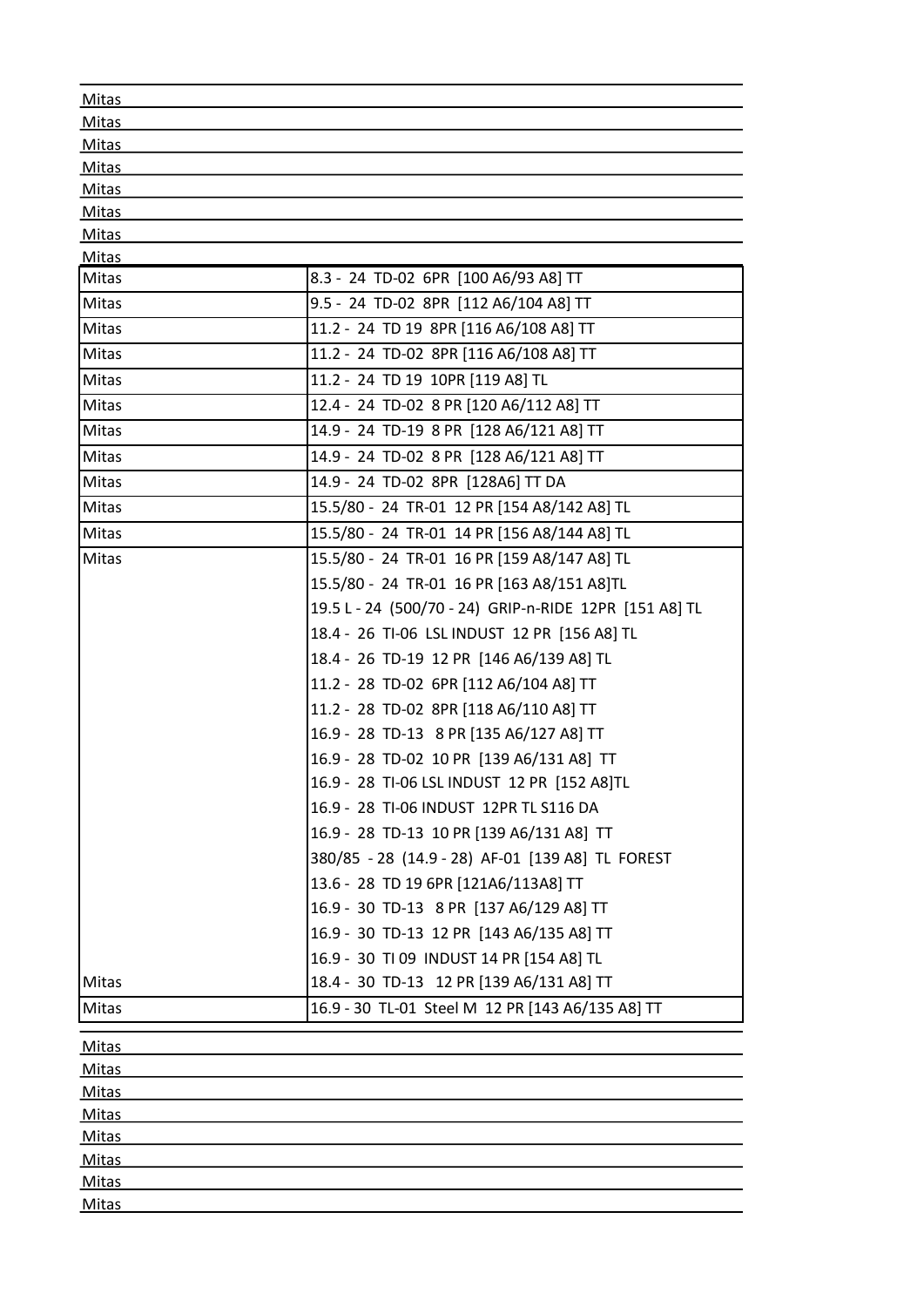| Mitas          |                                               |
|----------------|-----------------------------------------------|
| Mitas          |                                               |
| <b>Mitas</b>   |                                               |
| Mitas          |                                               |
| Mitas          |                                               |
| Mitas          |                                               |
| Mitas          |                                               |
| Mitas<br>Mitas | 18.4 - 30 TD-13 14 PR TT                      |
| <b>Mitas</b>   | 9.5 - 32 TD 13 6PR [110 A6/102 A8] TT         |
| Mitas          | 16.9 - 34 TD-17 8 PR [139 A6/131 A8] TT       |
| Mitas          | 18.4 - 34 TD 19 8 PR [142 A6/134 A8] TT       |
| Mitas          | 18.4 - 34 TD 19 12 PR [151 A6/144 A8]TT       |
| Mitas          | 12.4 - 36 TD-13 6 PR [121 A6/113 A8] TT       |
| Mitas          | 13.6 - 38 TD 02 6 PR [126 A6/119 A8] TT       |
| Mitas          | 15.5 - 38 TD05 8 PR [133 A6/125 A8] TT        |
| Mitas          | 12.4 - 38 TD 17 8 PR [125 A6/118 A8] TT       |
|                |                                               |
| <b>Mitas</b>   | 13.6 - 38 TD 13 6 PR [126 A6/119 A8] TT       |
| Mitas          | 16.9 - 38 TD-13 8 PR [126 A6/119 A8] TT       |
| <b>Mitas</b>   | 18.4 - 38 TD-19 8 PR [143 A6/135 A8] TT       |
| Mitas          | 18.4 - 38 TD-02 8PR [143 A6/135 A8] TT        |
| Mitas          | 280/70 R16 AC70 T MITAS [112 A8/112 B] TL     |
| Mitas          | 280/70 R18 RD-70 [116 A8/116 B] TL            |
| Mitas          | 320/70 R20 AC70 T MITAS [113 A8/110 B] TL     |
| Mitas          | 380/70 R20 AC 70 T MITAS [122 A8/122 B] TL    |
| Mitas          | 385/65 R22.5 (15 R22.5) AR-01 [161 F] TL      |
| Mitas          | 445/65 R22.5 (18 R22.5) AR-01 [169 F] TL      |
| Mitas          | 280/85 R24 (11.2 R24) RD-01 [115 A8/112 B] TL |
| Mitas          | 280/85 R24 (11.2 R24) RD-01 [115 A8/112 B] TL |
| Mitas          | 320/70 R24 RD-70 [116 A8/116 B] TL            |
| Mitas          | 320/85 R24 (12.4 R24) RD-01 [122 A8/119 B] TL |
| Mitas          | 340/85 R24 (13.6 R24) RD-01 [125 A8/122 B] TL |
| Mitas          | 360/70 R24 AC70 T MITAS [122 A8/119 B] TL     |
| Mitas          | 380/70 R24 RD-02 [125 A8/125 B] TL            |
| Mitas          | 380/85 R24 (14.9 R24) RD-01 [131 A8/128 B] TL |
| Mitas          | 420/65 R24 RD-03 [126 D/129 A8] TL            |
| Mitas          | 420/70 R24 RD-70 [130 A8/130 B] TL            |
|                |                                               |
| Mitas          |                                               |
| <b>Mitas</b>   |                                               |

Mitas Mitas Mitas Mitas Mitas Mitas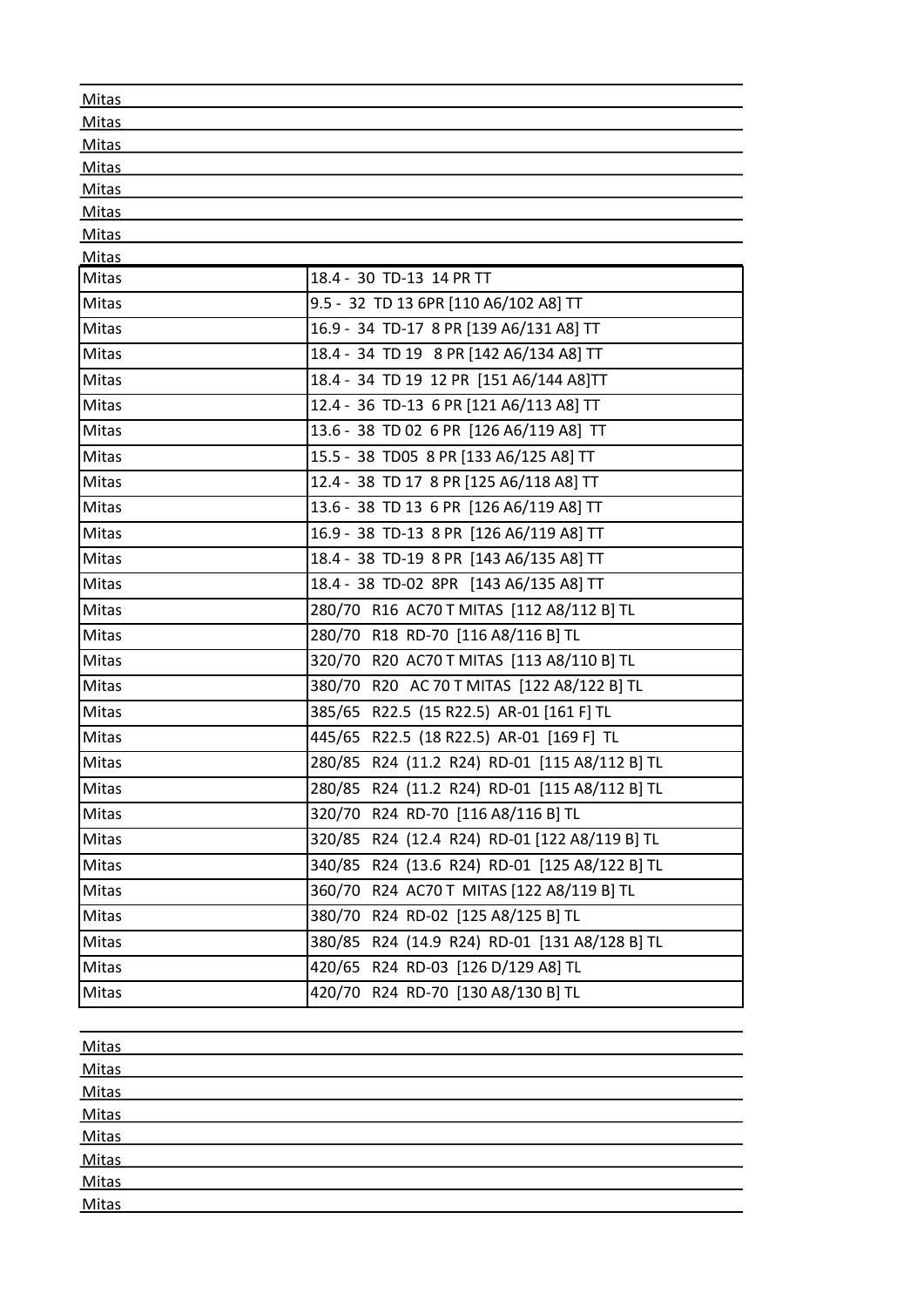| <b>Mitas</b> |                                                  |
|--------------|--------------------------------------------------|
| <b>Mitas</b> |                                                  |
| <b>Mitas</b> |                                                  |
| Mitas        |                                                  |
| Mitas        |                                                  |
| Mitas        |                                                  |
| <b>Mitas</b> |                                                  |
| <b>Mitas</b> |                                                  |
| Mitas        | 420/85 R24 (16.9 R24) RD-01 [137 B] TL           |
| Mitas        | 440/65 R24 RD-03 [128 D/131 A8] TL               |
| Mitas        | 480/65 R24 RD-03 [133 D/136 A8] TL               |
|              | 540/65 R24 RD-03 [140 D/143 A8] TL               |
|              | 280/85 R28 (11.2 R28) RD-01 [118 A8/115 B] TL DA |
|              | 280/85 R28 (11.2 R28) RD-01 [118 A8/115 B] TL    |
|              | 320/85 R28 (12.4 R28) RD-01 [124 A8/121 B] TL    |
|              | 340/85 R28 (13.6 R28) RD-01 [127 A8/124 B] TL    |
|              | 340/85 R28 (13.6 R28) RD-01 [127 A8/124 B] TL    |
|              | 380/70 R28 RD-02 [127 A8/127 B] TL               |
|              | 380/85 R28 (14.9 R28) RD-01 [133 A8/130 B] TL    |

| Mitas          |  |
|----------------|--|
| Mitas          |  |
| Mitas          |  |
| Mitas          |  |
| Mitas          |  |
| Mitas          |  |
| Mitas<br>Mitas |  |
|                |  |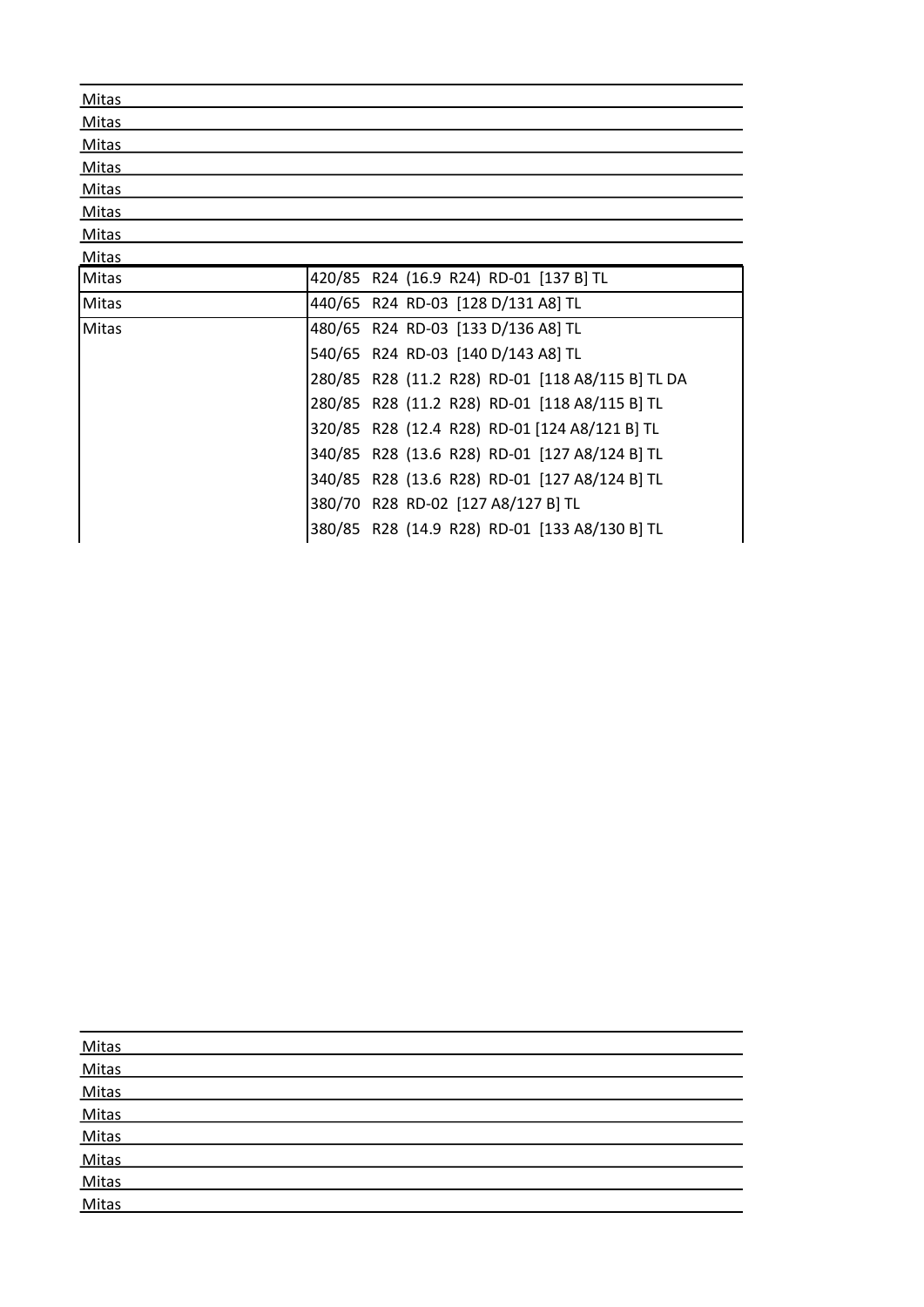| Mitas | 420/70 R28 AC70 T MITAS [133 A8/130 B] TL           |
|-------|-----------------------------------------------------|
| Mitas | 420/70 R28 RD-02 [133 A8/133 B] TL                  |
| Mitas | 420/85 R28 (16.9 R28) RD-01 [139 A8/136 B] TL       |
| Mitas | 440/65 R28 RD-03 [131 D/134 A8] TL                  |
| Mitas | 480/65 R28 RD-03 [136 D/139 A8] TL                  |
| Mitas | 540/65 R28 RD-03 [142 D/145 A8] TL                  |
| Mitas | 600/65 R28 RD-03 [147 D/150 A8] TL                  |
| Mitas | 380/85 R30 (14.9 R30) RD-01 [132 B] TL              |
| Mitas | 420/85 R30 (16.9 R30) RD-01 [140 A8/137 B] TL       |
| Mitas | 420/85 R30 (16.9 R30) RD-01 [140 A8/137 B] TL       |
| Mitas | 460/85 R30 (18.4 R30) RD-01 [145 A8/142 B] TL DA    |
| Mitas | 460/85 R30 (18.4 R30) RD-01 [145 A8/142 B] TL       |
| Mitas | 480/70 R30 RD-02 [141 A8/141 B] TL                  |
| Mitas | 270/80 R32 AC 90 MITAS [131 A8/128 B] TL            |
| Mitas | 270/95 R32 (11.2 R32) AC 85 MITAS [136 A8/136 B] TL |
| Mitas | 320/85 R32 (12.4 R32) RD-01 [142 A8/142 B] TL       |
| Mitas | 420/85 R34 (16.9 R34) RD-01 [142 A8/139 B] TL       |
| Mitas | 460/85 R34 (18.4 R34) RD-01 [147 A8/144 B] TL       |
| Mitas | 480/70 R34 AC70 T MITAS [143 A8/143 B] TL           |
| Mitas | 480/70 R34 RD-02 [143 A8/143 B] TL                  |
| Mitas | 520/70 R34 RD-70 [148 A8]/148 B TL                  |
| Mitas | 540/65 R34 RD-03 [145 D/148 A8] TL                  |
| Mitas | 600/65 R34 RD-03 [151 D/154 A8] TL                  |
| Mitas | 340/85 R36 (13.6 R36) RD-01 [132 A8/129 B] TL       |
| Mitas | 320/85 R38 [12.4 R38] AC85 MITAS [143 A8/143 B] TL  |
| Mitas | 340/85 R38 (13.6 R38) RD-01 [133 B] TL DA           |
| Mitas | 420/85 R38 (16.9 R38) RD-01 [144 A8] TL             |
| Mitas | 480/70 R38 RD-02 [145 A8/145 B] TL                  |
| Mitas | 520/70 R38 AC70 T MITAS [150 A8/150 B] TL           |
| Mitas | 520/70 R38 RD-02 [150 A8 /150 B]TL                  |
| Mitas | 520/85 R38 (20.8 R38) RD-01 [155 A8] TL             |
| Mitas | 540/65 R38 RD-03 [147 D/150 A8] TL                  |
| Mitas | 580/70 R38 RD-70 [155 A8/155 B]                     |
| Mitas | 600/65 R38 RD-03 [153 D/156 A8] TL                  |
| Mitas | 650/65 R38 RD-03 [157 D/160 A8] TL                  |
| Mitas | 710/70 R38 RD-03 [166 D/169 A8] TL                  |